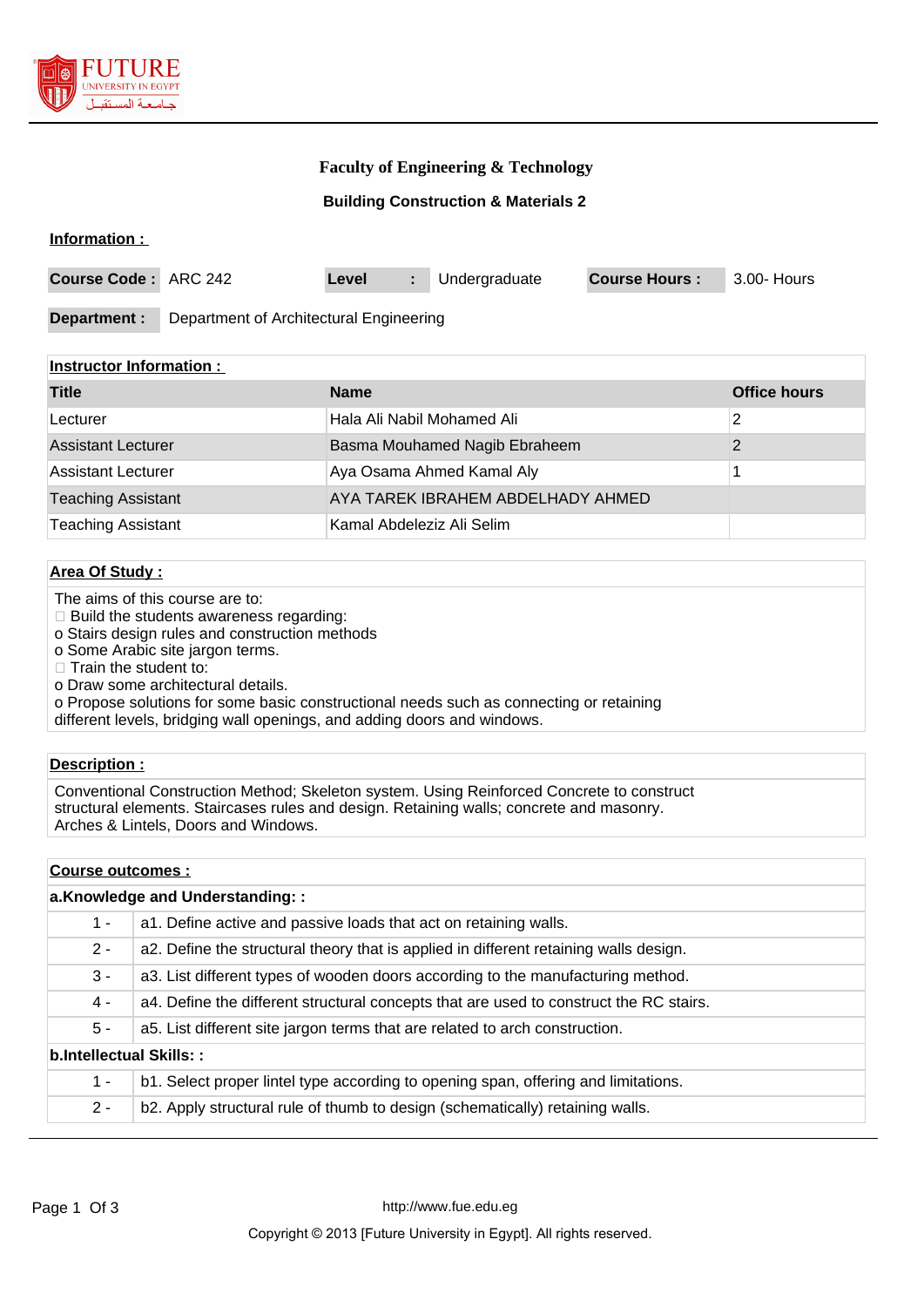

| $3 -$ | b3. Select proper retaining wall type according to retained height.                                                                        |
|-------|--------------------------------------------------------------------------------------------------------------------------------------------|
|       | c. Professional and Practical Skills::                                                                                                     |
| 1 -   | c1. Apply retaining walls _safely_ to retain levels differences.                                                                           |
| $2 -$ | c2. Apply arches and different lintels _according to their constructional material_ to bridge wall openings.                               |
| $3 -$ | c3. Draw detailed engineering drawings to execute building elements such as arches, lintels, wooden<br>doors, stairs, and retaining walls. |
|       | d.General and Transferable Skills::                                                                                                        |
| 1 -   | d1. Manage time to meet deadlines.                                                                                                         |
| $2 -$ | d <sub>2</sub> . Refer to relevant literatures.                                                                                            |

# **Course Topic And Contents :**

| <b>Topic</b>                                         | No. of hours Lecture |   | <b>Tutorial / Practical</b> |
|------------------------------------------------------|----------------------|---|-----------------------------|
| Introduction: main conventional construction systems | 4                    | 2 | 2                           |
| Retaining Walls: Massive & Cantilever RC walls       | 8                    |   |                             |
| Lintels & Arches                                     | 8                    | 4 | 4                           |
| Stairs: U-Shaped staircase design                    | 8                    |   | 4                           |
| Stairs: Circular stairs Design                       | 8                    | 4 | 4                           |
| Stairs: Stones and RC stairs: Construction           | 12                   | 6 | 6                           |
| Doors and Windows                                    | 12                   | 6 | 6                           |

# **Teaching And Learning Methodologies :**

| Class discussions.                             |
|------------------------------------------------|
| Lectures.                                      |
| Drawing exercises in the Design studios.       |
| Research assignments and presentations.        |
| Information collection from different sources. |
| Site visits and field trips.                   |

# **Course Assessment :**

| <b>Methods of assessment</b> | <b>Relative weight % Week No</b> | <b>Assess What</b> |
|------------------------------|----------------------------------|--------------------|
| Assignments/Studio work      | 40.00                            |                    |
| Final exam                   | 40.00                            |                    |
| In Class Quizzes             | 10.00                            |                    |
| Participation                | 10.00                            |                    |

| <b>Course Notes:</b> |  |
|----------------------|--|
| No Course Notes.     |  |
|                      |  |